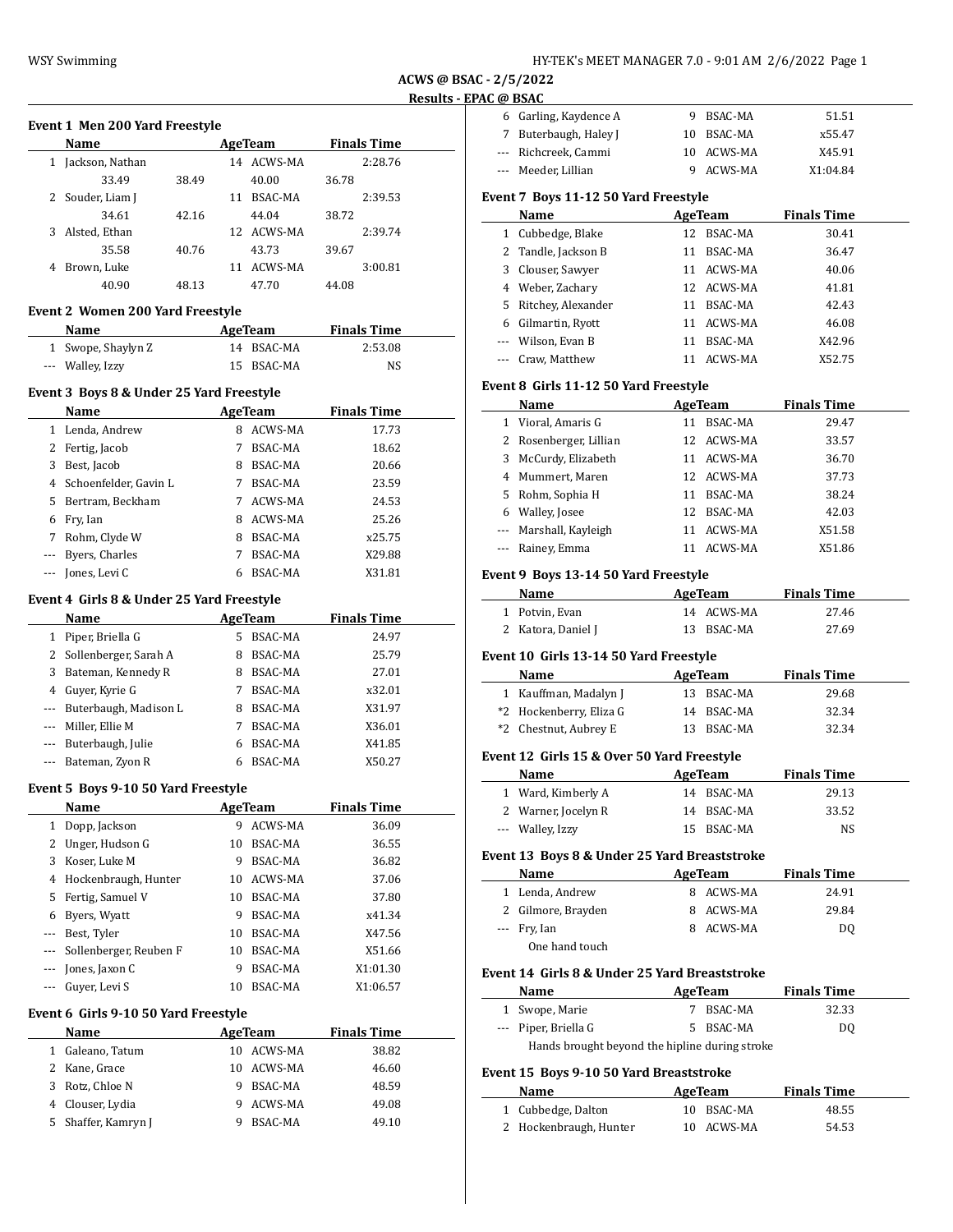| HY-TEK's MEET MANAGER 7.0 - 9:01 AM 2/6/2022 Page 2 |
|-----------------------------------------------------|
|-----------------------------------------------------|

**ACWS @ BSAC - 2/5/2022 C** @ BSAC

|               |                                            |   |                      |                     | <b>Results - EPAC</b> |
|---------------|--------------------------------------------|---|----------------------|---------------------|-----------------------|
|               | (Event 15 Boys 9-10 50 Yard Breaststroke)  |   |                      |                     |                       |
|               | Name AgeTeam                               |   |                      | <b>Finals Time</b>  |                       |
|               | 3 Lindsay, Chase M                         |   | 10 BSAC-MA           | 1:03.93             |                       |
|               | Event 16 Girls 9-10 50 Yard Breaststroke   |   |                      |                     |                       |
|               | Name                                       |   | AgeTeam              | <b>Finals Time</b>  |                       |
|               | 1 Peters, Adriana                          |   | 10 ACWS-MA           | 51.31               |                       |
|               | 2 Strohecker, Zoey                         |   | 9 BSAC-MA            | 53.17               |                       |
|               | 3 Stine, Madison S                         |   | 10 BSAC-MA           | 58.65               |                       |
|               |                                            |   |                      |                     |                       |
|               | 4 Souder, Ashlynn L                        |   | 9 BSAC-MA            | 1:03.84             |                       |
|               | 5 Musser, Dannika R                        |   | 9 BSAC-MA            | x1:04.56            |                       |
|               | --- Meeder, Lillian                        |   | 9 ACWS-MA            | DQ                  |                       |
|               | One hand touch                             |   |                      |                     |                       |
|               | --- Galeano, Tatum<br>One hand touch       |   | 10 ACWS-MA           | DQ                  |                       |
|               | Event 17 Boys 11-12 50 Yard Breaststroke   |   |                      |                     |                       |
|               | Name                                       |   |                      | AgeTeam Finals Time |                       |
|               | 1 Alsted, Ethan                            |   | 12 ACWS-MA           | 40.43               |                       |
|               | 2 Ritchey, Alexander                       |   | 11 BSAC-MA           | 53.22               |                       |
|               | 3 Weber, Zachary                           |   | 12 ACWS-MA           | 1:01.33             |                       |
|               | 4 Clouser, Sawyer                          |   | 11 ACWS-MA           | 1:04.53             |                       |
|               | Event 18 Girls 11-12 50 Yard Breaststroke  |   |                      |                     |                       |
|               | Name                                       |   |                      | AgeTeam Finals Time |                       |
|               | 1 Strohecker, Harlow E                     |   | 12 BSAC-MA           | 45.06               |                       |
|               |                                            |   |                      |                     |                       |
|               | 2 Lane, Sunny                              |   | 11 ACWS-MA           | 46.11               |                       |
|               | 3 Coyne, Olivia                            |   | 11 ACWS-MA           | 56.60               |                       |
|               | 4 Rainey, Emma                             |   | 11 ACWS-MA           | 58.35               |                       |
|               | 5 Glotfelty, Zoe S                         |   | 11 BSAC-MA           | 59.43               |                       |
|               | --- Buchanan, Marguerite                   |   | 12 ACWS-MA           | X55.29              |                       |
|               | --- Marshall, Kayleigh<br>One hand touch   |   | 11 ACWS-MA           | <b>XDQ</b>          |                       |
|               | Event 19 Boys 13-14 100 Yard Breaststroke  |   |                      |                     |                       |
|               | <b>Example 2018 AgeTeam</b><br>Name        |   |                      | <b>Finals Time</b>  |                       |
|               | 1 Potvin, Evan                             |   | 14 ACWS-MA           | 1:24.11             |                       |
|               | 39.58<br>44.53                             |   |                      |                     |                       |
|               | 2 Jackson, Nathan                          |   | 14 ACWS-MA           | 1:24.56             |                       |
|               | 38.91<br>45.65                             |   |                      |                     |                       |
|               | Event 20 Girls 13-14 100 Yard Breaststroke |   |                      |                     |                       |
|               | Name                                       |   | <b>AgeTeam</b>       | <b>Finals Time</b>  |                       |
|               | 1 Hockenberry, Eliza G                     |   | 14 BSAC-MA           | 1:37.86             |                       |
|               | 45.63<br>52.23                             |   |                      |                     |                       |
|               |                                            |   |                      |                     |                       |
|               | Event 23 Boys 8 & Under 50 Yard Freestyle  |   |                      |                     |                       |
|               | Name                                       |   | AgeTeam              | <b>Finals Time</b>  |                       |
|               | 1 Fertig, Jacob                            |   | 7 BSAC-MA            | 45.71               |                       |
|               | 2 Gilmore, Brayden                         |   | 8 ACWS-MA            | 51.34               |                       |
|               | 3 Schoenfelder, Gavin L                    |   | 7 BSAC-MA            | 55.22               |                       |
|               | 4 Bertram, Beckham                         |   | 7 ACWS-MA            | 56.17               |                       |
|               | 5 Jones, Levi C                            |   | 6 BSAC-MA            | 1:16.20             |                       |
|               | Event 24 Girls 8 & Under 50 Yard Freestyle |   |                      |                     |                       |
|               | Name                                       |   | <b>AgeTeam</b>       | <b>Finals Time</b>  |                       |
|               | 1 Bateman, Kennedy R                       |   | 8 BSAC-MA            | 58.24               |                       |
|               | 2 Buterbaugh, Madison L                    |   | 8 BSAC-MA            | 1:20.57             |                       |
|               |                                            |   |                      |                     |                       |
| 3<br>$\cdots$ | Guyer, Kyrie G<br>Hussey, Abigail E        | 7 | BSAC-MA<br>8 BSAC-MA | 1:26.26<br>X1:05.73 |                       |

| --- Miller. Ellie M   | 7 BSAC-MA | X1:24.51 |
|-----------------------|-----------|----------|
| --- Buterbaugh, Julie | 6 BSAC-MA | X1:40.79 |
| --- Staples, Ava L    | 8 BSAC-MA | NS       |

# **Event 25 Boys 9-10 100 Yard Freestyle**

|              | Name                 |         |    | AgeTeam        | <b>Finals Time</b> |  |
|--------------|----------------------|---------|----|----------------|--------------------|--|
| $\mathbf{1}$ | Wilson, Toryn        |         | 9  | BSAC-MA        | 1:17.47            |  |
|              | 35.33                | 42.14   |    |                |                    |  |
| 2            | Dopp, Jackson        |         | 9  | ACWS-MA        | 1:24.88            |  |
|              | 39.71                | 45.17   |    |                |                    |  |
| 3            | Fertig, Samuel V     |         | 10 | BSAC-MA        | 1:28.12            |  |
| 4            | Koser, Luke M        |         | 9  | <b>BSAC-MA</b> | 1:28.39            |  |
| 5.           | Best, Tyler          |         | 10 | BSAC-MA        | x1:50.61           |  |
|              | 50.87                | 59.74   |    |                |                    |  |
|              | Byers, Wyatt         |         | 9  | BSAC-MA        | X1:41.94           |  |
|              | 46.64                | 55.30   |    |                |                    |  |
|              | Lindsay, Chase M     |         | 10 | BSAC-MA        | X1:45.88           |  |
|              | 47.44                | 58.44   |    |                |                    |  |
|              | Sollenberger, Alex J |         | 9  | BSAC-MA        | X1:57.74           |  |
|              | 53.94                | 1:03.80 |    |                |                    |  |
|              | Jones, Jaxon C       |         | 9  | <b>BSAC-MA</b> | X2:20.01           |  |
|              | 1:07.53              | 1:12.48 |    |                |                    |  |

## **Event 26 Girls 9-10 100 Yard Freestyle**

|              | Name                |         |    | AgeTeam | <b>Finals Time</b> |  |
|--------------|---------------------|---------|----|---------|--------------------|--|
| 1            | Stine, Madison S    |         | 10 | BSAC-MA | 1:30.25            |  |
|              | 44.45               | 45.80   |    |         |                    |  |
| $\mathbf{Z}$ | Peters, Adriana     |         | 10 | ACWS-MA | 1:36.13            |  |
|              | 44.61               | 51.52   |    |         |                    |  |
| 3            | Madorsky, Lucy      |         | 10 | BSAC-MA | 1:42.89            |  |
|              | 49.44               | 53.45   |    |         |                    |  |
| 4            | Kane, Grace         |         | 10 | ACWS-MA | 1:47.77            |  |
|              | 55.98               | 51.79   |    |         |                    |  |
| 5.           | Clouser, Lydia      |         | 9  | ACWS-MA | 1:52.51            |  |
|              | 52.27               | 1:00.24 |    |         |                    |  |
| 6            | Garling, Kaydence A |         | 9  | BSAC-MA | 1:54.76            |  |
|              | 55.15               | 59.61   |    |         |                    |  |
|              | Richcreek, Cammi    |         | 10 | ACWS-MA | X1:49.29           |  |
|              | 53.88               | 55.41   |    |         |                    |  |

## **Event 27 Boys 11-12 100 Yard Freestyle**

|    | Name                                       |         |    | AgeTeam    | <b>Finals Time</b> |  |
|----|--------------------------------------------|---------|----|------------|--------------------|--|
| 1  | Cubbedge, Blake                            |         |    | 12 BSAC-MA | 1:12.66            |  |
|    | 32.57                                      | 40.09   |    |            |                    |  |
|    | 2 Tandle, Jackson B                        |         | 11 | BSAC-MA    | 1:27.55            |  |
|    | 42.29                                      | 45.26   |    |            |                    |  |
| 3  | Ritchey, Alexander                         |         | 11 | BSAC-MA    | 1:41.69            |  |
|    | 47.42                                      | 54.27   |    |            |                    |  |
| 4  | Wilson, Evan B                             |         | 11 | BSAC-MA    | x1:44.84           |  |
|    | 46.45                                      | 58.39   |    |            |                    |  |
| 5. | Gilmartin, Ryott                           |         | 11 | ACWS-MA    | 1:53.08            |  |
|    | 49.58                                      | 1:03.50 |    |            |                    |  |
| 6  | Craw. Matthew                              |         |    | 11 ACWS-MA | 2:03.21            |  |
|    | ront 20. Cirls 11. 12. 100 Vord Erooctrile |         |    |            |                    |  |

### **Event 28 Girls 11-12 100 Yard Freestyle**

| <b>Name</b>   |       | AgeTeam    | <b>Finals Time</b> |  |
|---------------|-------|------------|--------------------|--|
| 1 Lane, Sunny |       | 11 ACWS-MA | 1:18.49            |  |
| 37.25         | 41.24 |            |                    |  |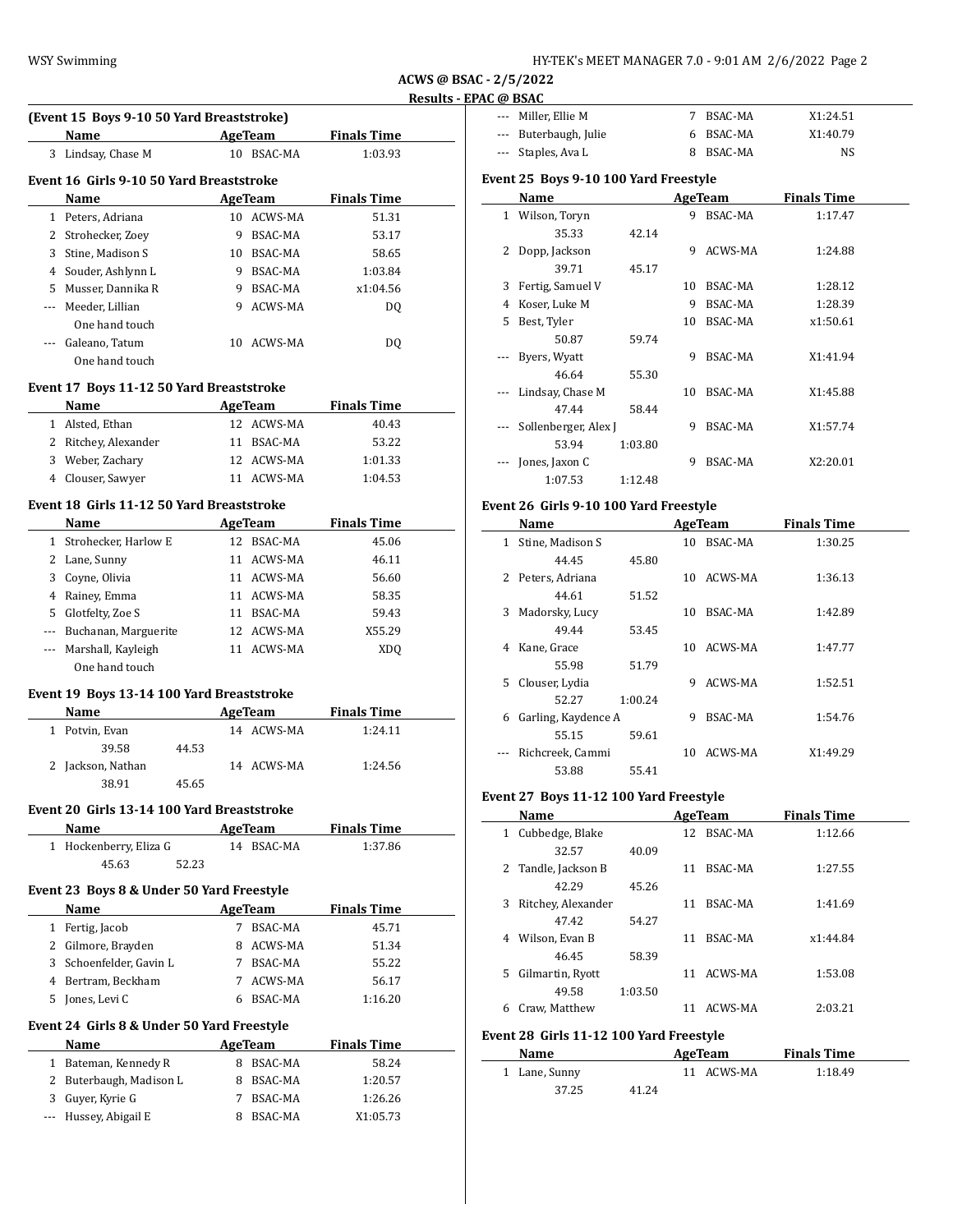| HY-TEK's MEET MANAGER 7.0 - 9:01 AM  2/6/2022  Page 3 |  |  |
|-------------------------------------------------------|--|--|
|-------------------------------------------------------|--|--|

**ACWS @ BSAC - 2/5/2022 PAC @ BSAC** 

|                                             |         |            |                                        | <b>Results - EF</b> |
|---------------------------------------------|---------|------------|----------------------------------------|---------------------|
| (Event 28 Girls 11-12 100 Yard Freestyle)   |         |            |                                        |                     |
| Name                                        |         |            | <b>Example 2.1 AgeTeam</b> Pinals Time |                     |
| 2 McCurdy, Elizabeth                        |         | 11 ACWS-MA | 1:21.83                                |                     |
| 38.20                                       | 43.63   |            |                                        |                     |
| 3 Coyne, Olivia                             |         | 11 ACWS-MA | 1:24.94                                |                     |
| 43.14                                       | 41.80   |            |                                        |                     |
| 4 Rohm, Sophia H                            |         | 11 BSAC-MA | 1:27.56                                |                     |
| 41.86                                       | 45.70   |            |                                        |                     |
| 5 Glotfelty, Zoe S                          |         | 11 BSAC-MA | 1:30.41                                |                     |
| 40.49                                       | 49.92   |            |                                        |                     |
| --- Marshall, Kayleigh                      |         | 11 ACWS-MA | X1:59.09                               |                     |
| 56.48                                       | 1:02.61 |            |                                        |                     |
| --- Rainey, Emma                            |         | 11 ACWS-MA | X1:59.60                               |                     |
| 56.41                                       | 1:03.19 |            |                                        |                     |
| Event 29 Boys 13-14 100 Yard Freestyle      |         |            |                                        |                     |
| Name                                        |         |            | AgeTeam Finals Time                    |                     |
| 1 Katora, Daniel J                          |         | 13 BSAC-MA | 1:03.03                                |                     |
| 30.74                                       | 32.29   |            |                                        |                     |
| 2 Jackson, Nathan                           |         | 14 ACWS-MA | 1:03.35                                |                     |
| 31.45                                       | 31.90   |            |                                        |                     |
|                                             |         |            |                                        |                     |
| Event 30 Girls 13-14 100 Yard Freestyle     |         |            |                                        |                     |
| Name                                        |         |            | AgeTeam Finals Time                    |                     |
| 1 Kauffman, Madalyn J                       |         | 13 BSAC-MA | 1:04.90                                |                     |
| 30.71                                       | 34.19   |            |                                        |                     |
| 2 Chestnut, Aubrey E                        |         | 13 BSAC-MA | 1:12.39                                |                     |
| 34.39                                       | 38.00   |            |                                        |                     |
| 3 Hockenberry, Eliza G                      |         | 14 BSAC-MA | 1:15.37                                |                     |
| 34.37                                       | 41.00   |            |                                        |                     |
| Event 32 Girls 15 & Over 100 Yard Freestyle |         |            |                                        |                     |
| <b>Name</b>                                 |         |            | AgeTeam Finals Time                    |                     |
| 1 Ward, Kimberly A                          |         | 14 BSAC-MA | 1:04.56                                |                     |
| 31.39                                       | 33.17   |            |                                        |                     |
| 2 Warner, Jocelyn R                         |         | 14 BSAC-MA | 1:12.23                                |                     |
| 34.67                                       | 37.56   |            |                                        |                     |
| 3 Swope, Shaylyn Z                          |         | 14 BSAC-MA | 1:15.24                                |                     |
| 35.94                                       | 39.30   |            |                                        |                     |
| --- Walley, Izzy                            |         | 15 BSAC-MA | <b>NS</b>                              |                     |
|                                             |         |            |                                        |                     |
|                                             |         |            |                                        |                     |

# **Event 33 Boys 8 & Under 25 Yard Backstroke**

|     | Name                   |   | AgeTeam        | <b>Finals Time</b> |  |
|-----|------------------------|---|----------------|--------------------|--|
| 1   | Bertram, Beckham       |   | ACWS-MA        | 25.14              |  |
|     | 2 Gilmore, Brayden     | 8 | ACWS-MA        | 26.88              |  |
| 3   | Best, Jacob            | 8 | BSAC-MA        | 28.38              |  |
| 4   | Fry, Ian               | 8 | ACWS-MA        | 28.76              |  |
|     | 5 Rohm, Clyde W        | 8 | BSAC-MA        | 29.87              |  |
| 6   | Byers, Charles         |   | <b>BSAC-MA</b> | 34.80              |  |
| --- | Jones, Levi C          | 6 | <b>BSAC-MA</b> | DO.                |  |
|     | Did not finish on back |   |                |                    |  |

### **Event 34 Girls 8 & Under 25 Yard Backstroke**

| <b>Name</b>             |    | AgeTeam        | <b>Finals Time</b> |  |
|-------------------------|----|----------------|--------------------|--|
| 1 Piper, Briella G      | 5. | BSAC-MA        | 27.45              |  |
| 2 Sollenberger, Sarah A | 8  | BSAC-MA        | 32.40              |  |
| 3 Bateman, Kennedy R    | 8  | BSAC-MA        | 32.46              |  |
| --- Hussey, Abigail E   |    | BSAC-MA        | X40.51             |  |
| --- Bateman, Zyon R     |    | <b>BSAC-MA</b> | X43.23             |  |
| --- Miller, Ellie M     |    | BSAC-MA        | X50.35             |  |

|       | <b>DUIL</b>                              |    |                |                    |  |
|-------|------------------------------------------|----|----------------|--------------------|--|
|       | --- Buterbaugh, Julie                    |    | 6 BSAC-MA      | <b>XDQ</b>         |  |
|       | Did not finish on back                   |    |                |                    |  |
|       | Staples, Ava L                           | 8  | BSAC-MA        | NS                 |  |
|       | Event 35 Boys 9-10 50 Yard Backstroke    |    |                |                    |  |
|       | Name                                     |    | AgeTeam        | <b>Finals Time</b> |  |
|       | 1 Unger, Hudson G                        |    | 10 BSAC-MA     | 47.88              |  |
|       | 2 Hockenbraugh, Hunter                   | 10 | ACWS-MA        | 48.24              |  |
|       | 3 Koser, Luke M                          | 9  | BSAC-MA        | 50.02              |  |
|       | 4 Sollenberger, Reuben F                 |    | 10 BSAC-MA     | 56.15              |  |
|       | --- Best, Tyler                          |    | 10 BSAC-MA     | X1:02.40           |  |
|       | --- Byers, Wyatt                         |    | 9 BSAC-MA      | X1:03.51           |  |
|       | --- Guyer, Levi S                        |    | 10 BSAC-MA     | X1:11.06           |  |
|       | --- Sollenberger, Alex J                 |    | 9 BSAC-MA      | X1:20.67           |  |
|       | --- Fertig, Samuel V                     |    | 10 BSAC-MA     | DQ                 |  |
|       | Event 36 Girls 9-10 50 Yard Backstroke   |    |                |                    |  |
|       | Name                                     |    | AgeTeam        | <b>Finals Time</b> |  |
|       | 1 Galeano, Tatum                         |    | 10 ACWS-MA     | 46.54              |  |
|       | 2 Richcreek, Cammi                       |    | 10 ACWS-MA     | 54.45              |  |
|       | 3 Clouser, Lydia                         |    | 9 ACWS-MA      | 59.72              |  |
|       | 4 Shaffer, Kamryn J                      |    | 9 BSAC-MA      | 1:01.52            |  |
|       | 5 Garling, Kaydence A                    |    | 9 BSAC-MA      | 1:06.38            |  |
|       | 6 Buterbaugh, Haley J                    |    | 10 BSAC-MA     | 1:10.29            |  |
|       | --- Kane, Grace                          | 10 | ACWS-MA        | X59.68             |  |
| $---$ | Meeder, Lillian                          | 9  | ACWS-MA        | X1:06.62           |  |
|       |                                          |    |                |                    |  |
|       | Event 37 Boys 11-12 50 Yard Backstroke   |    |                |                    |  |
|       | Name                                     |    | AgeTeam        | <b>Finals Time</b> |  |
|       | 1 Alsted, Ethan                          |    | 12 ACWS-MA     | 36.16              |  |
|       | 2 Cubbedge, Blake                        |    | 12 BSAC-MA     | 36.95              |  |
|       | 3 Gilmartin, Ryott                       |    | 11 ACWS-MA     | 46.95              |  |
|       | 4 Tandle, Jackson B                      |    | 11 BSAC-MA     | 49.43              |  |
|       | 5 Clouser, Sawyer                        |    | 11 ACWS-MA     | 54.50              |  |
|       | 6 Wilson, Evan B                         |    | 11 BSAC-MA     | 56.60              |  |
| ---   | Craw, Matthew                            |    | 11 ACWS-MA     | X1:00.76           |  |
|       | Event 38 Girls 11-12 50 Yard Backstroke  |    |                |                    |  |
|       | Name                                     |    | <b>AgeTeam</b> | <b>Finals Time</b> |  |
|       | 1 Vioral, Amaris G                       |    | 11 BSAC-MA     | 34.95              |  |
|       | 2 Rosenberger, Lillian                   |    | 12 ACWS-MA     | 42.83              |  |
|       | 3 Mummert, Maren                         |    | 12 ACWS-MA     | 43.99              |  |
|       | 4 McCurdy, Elizabeth                     |    | 11 ACWS-MA     | 45.34              |  |
|       | 5 Glotfelty, Zoe S                       |    | 11 BSAC-MA     | 52.86              |  |
|       | --- Buchanan, Marguerite                 |    | 12 ACWS-MA     | X53.94             |  |
|       | Event 39 Boys 13-14 100 Yard Backstroke  |    |                |                    |  |
|       | Name                                     |    | AgeTeam        | <b>Finals Time</b> |  |
|       | 1 Katora, Daniel J                       |    | 13 BSAC-MA     | 1:16.39            |  |
|       | 1:16.49                                  |    |                |                    |  |
|       | 2 Potvin, Evan                           |    | 14 ACWS-MA     | 1:19.65            |  |
|       | 38.73<br>40.92                           |    |                |                    |  |
|       | Event 40 Girls 13-14 100 Yard Backstroke |    |                |                    |  |
|       | <b>Name</b>                              |    | <b>AgeTeam</b> | <b>Finals Time</b> |  |
|       | 1 Kauffman, Madalyn J                    |    | 13 BSAC-MA     | 1:14.96            |  |
|       |                                          |    |                |                    |  |
|       | 36.44                                    |    |                |                    |  |
|       | 38.52<br>2 Chestnut, Aubrey E            |    | 13 BSAC-MA     | 1:28.03            |  |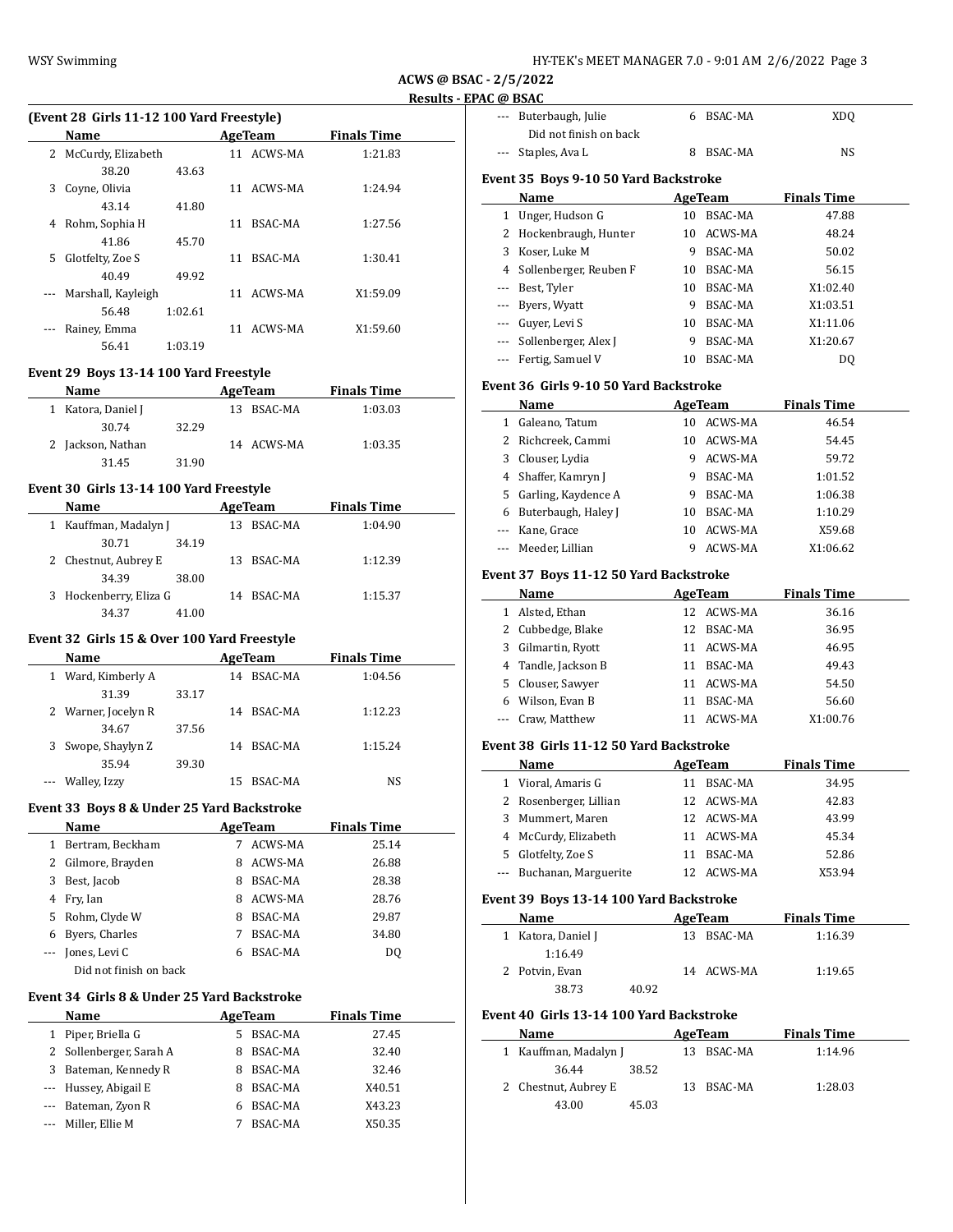**ACWS @ BSAC - 2/5/2022 Results - EPAC @ BSAC**

 $\overline{a}$ 

|     | Name                                          |         | AgeTeam                     | <b>Finals Time</b>                   |
|-----|-----------------------------------------------|---------|-----------------------------|--------------------------------------|
| 1   | Swope, Shaylyn Z<br>50.17                     | 52.18   | 14 BSAC-MA                  | 1:42.35                              |
|     | Event 43 Boys 8 & Under 25 Yard Butterfly     |         |                             |                                      |
|     | Name AgeTeam                                  |         |                             | <b>Finals Time</b>                   |
|     | 1 Lenda, Andrew                               |         | 8 ACWS-MA                   | 21.55                                |
|     | --- Fertig, Jacob<br>Arms underwater recovery | 7       | BSAC-MA                     | DQ                                   |
|     | Event 44 Girls 8 & Under 25 Yard Butterfly    |         |                             |                                      |
|     | Name AgeTeam                                  |         |                             | Finals Time                          |
|     | 1 Swope, Marie                                |         | 7 BSAC-MA                   | 26.72                                |
|     | Event 45 Boys 9-10 50 Yard Butterfly          |         |                             |                                      |
|     | Name AgeTeam Finals Time                      |         |                             |                                      |
|     | 1 Wilson, Toryn                               |         | 9 BSAC-MA                   | 41.20                                |
|     | 6:40.00                                       |         |                             |                                      |
|     | 2 Cubbedge, Dalton                            |         | 10 BSAC-MA                  | 48.51                                |
|     | Event 46 Girls 9-10 50 Yard Butterfly         |         |                             |                                      |
|     | Name                                          |         |                             | AgeTeam Finals Time                  |
|     | 1 Strohecker, Zoey                            |         | 9 BSAC-MA                   | 55.19                                |
|     | 2 Peters, Adriana                             |         | 10 ACWS-MA                  | 56.16                                |
|     | 3 Souder, Ashlynn L                           |         | 9 BSAC-MA                   | 59.47                                |
|     | --- Rotz, Chloe N                             |         | 9 BSAC-MA                   | DQ                                   |
|     |                                               |         |                             |                                      |
|     | One hand touch                                |         |                             |                                      |
|     | Event 47 Boys 11-12 50 Yard Butterfly         |         |                             |                                      |
|     | Name                                          |         | <b>AgeTeam</b>              |                                      |
|     | 1 Souder, Liam J                              |         | 11 BSAC-MA                  |                                      |
|     | 2 Brown, Luke                                 |         | 11 ACWS-MA                  | <b>Finals Time</b><br>39.50<br>44.18 |
|     | Event 48 Girls 11-12 50 Yard Butterfly        |         |                             |                                      |
|     | Name                                          |         | AgeTeam                     | <b>Finals Time</b>                   |
|     | 1 Lane, Sunny                                 |         | 11 ACWS-MA                  | 41.95                                |
|     | 2 Rosenberger, Lillian                        |         | 12 ACWS-MA                  | 43.29                                |
|     | 3 Strohecker, Harlow E                        |         | 12 BSAC-MA                  | 47.97                                |
|     | 4 Rohm, Sophia H                              |         | 11 BSAC-MA                  | 48.39                                |
| 5   | Mummert, Maren                                | 12      | ACWS-MA<br>12 BSAC-MA       | 49.64                                |
|     | 6 Walley, Josee                               |         |                             | 50.49                                |
|     | Event 54 Girls 8 & Under 100 Yard IM          |         |                             |                                      |
| --- | Name<br>Swope, Marie                          |         | <b>AgeTeam</b><br>7 BSAC-MA | <b>Finals Time</b><br>DQ             |
|     | <b>Event 55 Boys 9-10 100 Yard IM</b>         |         |                             |                                      |
|     |                                               |         | AgeTeam                     | <b>Finals Time</b>                   |
|     | Name<br>1 Cubbedge, Dalton                    |         | 10 BSAC-MA                  | 1:33.57                              |
|     | 46.67                                         | 46.90   |                             |                                      |
| 2   | Dopp, Jackson                                 | 9       | ACWS-MA                     | 1:39.63                              |
|     | 48.06                                         | 51.57   |                             |                                      |
| 3   | Unger, Hudson G                               | 10      | BSAC-MA                     | 1:48.32                              |
|     | 54.72                                         | 53.60   |                             |                                      |
|     | Wilson, Toryn                                 | 9       | BSAC-MA                     | DQ                                   |
|     | 42.31                                         | 50.75   |                             |                                      |
|     | Lindsay, Chase M<br>56.47                     | 1:05.62 | 10 BSAC-MA                  | DQ                                   |

### **Event 56 Girls 9-10 100 Yard IM**

|   | Name              |         |    | AgeTeam | <b>Finals Time</b> |  |
|---|-------------------|---------|----|---------|--------------------|--|
| 1 | Souder, Ashlynn L |         | 9  | BSAC-MA | 1:56.07            |  |
|   | 56.17             | 59.90   |    |         |                    |  |
|   | 2 Madorsky, Lucy  |         | 10 | BSAC-MA | 2:07.46            |  |
|   | 18.79             | 1:48.67 |    |         |                    |  |
|   | Musser, Dannika R |         | g  | BSAC-MA | 2:16.28            |  |
|   | 1:06.00           | 1:10.28 |    |         |                    |  |
|   |                   |         |    |         |                    |  |

## **Event 57 Boys 11-12 100 Yard IM**

| Name             |       | AgeTeam    | <b>Finals Time</b> |  |
|------------------|-------|------------|--------------------|--|
| 1 Souder, Liam J |       | 11 BSAC-MA | 1:23.34            |  |
| 2 Brown. Luke    |       | 11 ACWS-MA | 1:31.41            |  |
| 42.62            | 48.79 |            |                    |  |

#### **Event 58 Girls 11-12 100 Yard IM**

|              | Name                   |       |    | AgeTeam    | <b>Finals Time</b> |  |
|--------------|------------------------|-------|----|------------|--------------------|--|
| $\mathbf{1}$ | Vioral, Amaris G       |       | 11 | BSAC-MA    | 1:18.21            |  |
|              | 34.53                  | 43.68 |    |            |                    |  |
|              | 2 Strohecker, Harlow E |       |    | 12 BSAC-MA | 1:35.74            |  |
|              | 48.53                  | 47.21 |    |            |                    |  |
| 3            | Coyne, Olivia          |       | 11 | ACWS-MA    | 1:45.69            |  |
|              | 50.71                  | 54.98 |    |            |                    |  |
| 4            | Buchanan, Marguerite   |       |    | 12 ACWS-MA | 1:56.56            |  |
|              | 57.34                  | 59.22 |    |            |                    |  |

### **Event 63 Boys 8 & Under 100 Yard Freestyle Relay**

| Team                       |       | Relay              | <b>Finals Time</b>    |
|----------------------------|-------|--------------------|-----------------------|
| ACWS-MA                    |       | A                  | 1:34.98               |
| 1) Bertram, Beckham 7      |       |                    | 2) Gilmore, Brayden 8 |
| 3) Fry, Ian 8              |       |                    | 4) Lenda, Andrew 8    |
| 57.29                      | 37.69 |                    |                       |
| BSAC-MA                    |       | А                  | 1:35.20               |
| 1) Best, Jacob 8           |       |                    | 2) Rohm, Clyde W 8    |
| 3) Schoenfelder, Gavin L 7 |       | 4) Fertig, Jacob 7 |                       |
| 51.53                      | 43.67 |                    |                       |

# **Event 64 Girls 8 & Under 100 Yard Freestyle Relay**

|   | Team                       |         | Relav | <b>Finals Time</b>      |
|---|----------------------------|---------|-------|-------------------------|
| 1 | BSAC-MA                    |         | A     | 1:37.76                 |
|   | 1) Sollenberger, Sarah A 8 |         |       | 2) Bateman, Kennedy R 8 |
|   | 3) Piper, Briella G 5      |         |       | 4) Swope, Marie 7       |
|   | 54.22                      | 43.54   |       |                         |
|   | BSAC-MA                    |         | B     | DO.                     |
|   | False start                |         |       |                         |
|   | 1) Buterbaugh, Madison L 8 |         |       | 2) Hussey, Abigail E 8  |
|   | 3) Miller, Ellie M 7       |         |       | 4) Guyer, Kyrie G 7     |
|   | 1:02.50                    | 1:04.15 |       |                         |

## **Event 65 Boys 9-10 200 Yard Freestyle Relay**

|  | Team                                        |       | Relav                  | <b>Finals Time</b> |  |
|--|---------------------------------------------|-------|------------------------|--------------------|--|
|  | BSAC-MA                                     |       | A                      | 2:29.83            |  |
|  | 1) Cubbedge, Dalton 10                      |       | 2) Fertig, Samuel V 10 |                    |  |
|  | 3) Koser, Luke M 9                          |       | 4) Wilson, Toryn 9     |                    |  |
|  | 34.60                                       | 39.47 | 40.04                  | 35.72              |  |
|  | BSAC-MA                                     |       | B                      | 2:58.93            |  |
|  | 1) Byers, Wyatt 9<br>3) Lindsay, Chase M 10 |       | 2) Best, Tyler 10      |                    |  |
|  |                                             |       | 4) Unger, Hudson G 10  |                    |  |
|  | 43.48                                       | 51.98 | 45.12                  | 38.35              |  |